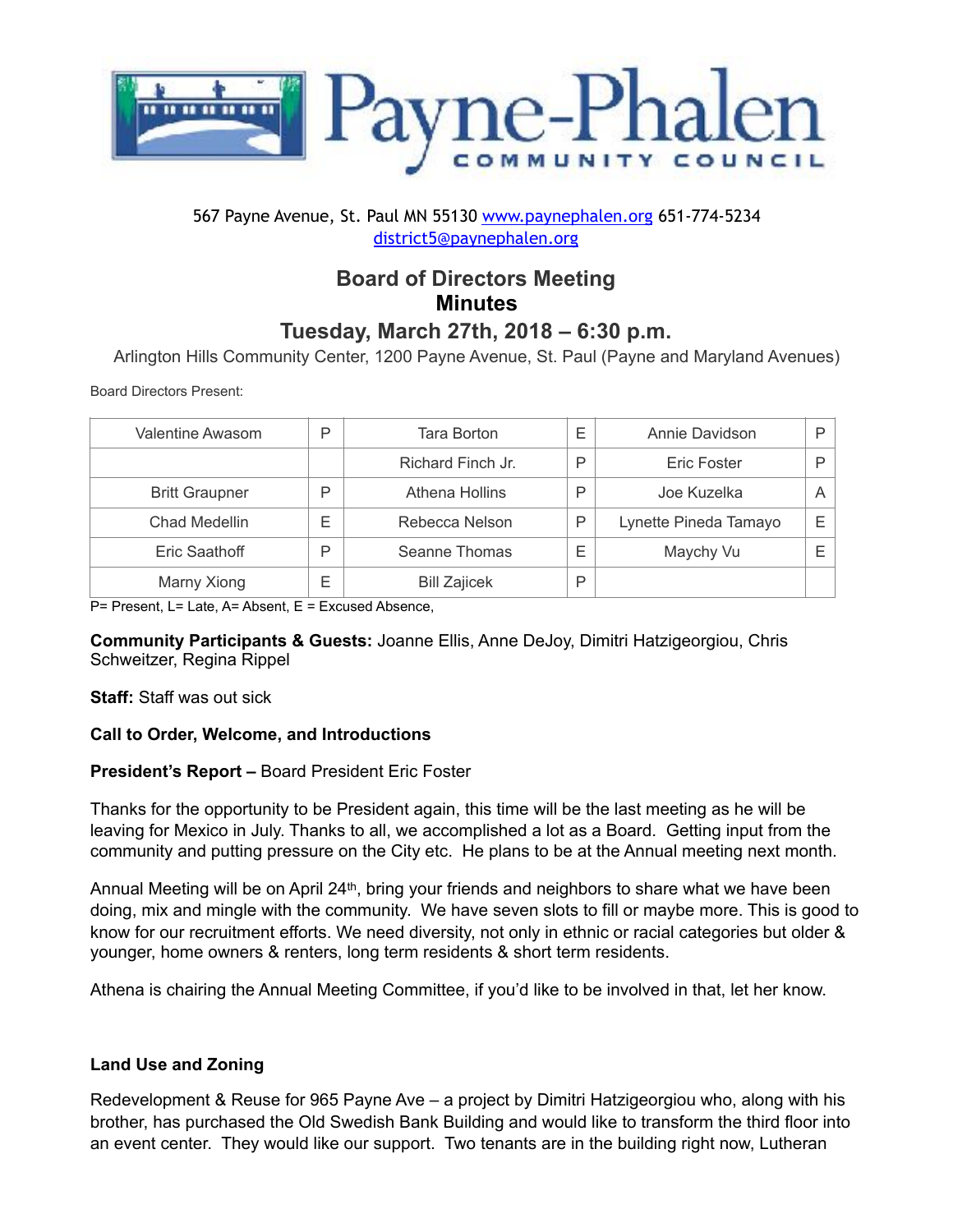Social Services on the first floor and ESNDC on the second. The third floor is unoccupied and would be a wonderful venue for cultural events, art shows, parties. The basement is currently used as storage but could also be used as an event venue. Applying for a STAR grant and would like our support. Joanne Ellis asked if it was on the historic roster, Anne DeJoy replied no.

Eric S made a motion to send a letter of support, Valentine seconded, motion passed.

ESNDC Accessibility Fund – Anne DeJoy from ESNDC, works with businesses as the Director of Commercial Development, submitted a Star Grant Proposal to the City of St Paul for resources for business owners of commercial businesses to become ADA compliant. In recent newspaper articles, owners of older businesses have been getting sued for not being ADA compliant. There is no "grandfather clause", but there is a thing called "Safe Haven" which means that you can accomplish a Safe Haven by getting an assessment done and are then provided with a list of improvements and that these are readily achievable. They are looking for about \$50,000 in Loan money, \$50,000 in grant money and for a letter of support from the District Council.

Chris S asked about how many businesses could be helped. Anne replied about 5-20 depending on what was needed to be improved. Athena asked about expense, Anne said that it had to 'readily achievable" if it cost \$100,000 then it would not be readily achievable. Eric F stated that you are required to do what you can which may not necessarily be everything, if it's not affordable then it's not readily achievable. You must do what you can with the resources available. Chris S stated that this is exactly the type of Grant proposal we put into our District Plan

Britt moved to offer a letter of support for the Star Grant proposal, Athena seconded, and the motion passed.

## **Presentation on Alternative Dwelling Unit Expansion**

Jamie Radel here to do presentation on Alterative Dwelling Units, often called Mother in-law houses, granny flats, etc. Can be inside the house or separate from the house unit. Currently only allowed in a small area of the City.

The City Council initiated a zoning study on AU's to add five areas where potential new areas where ADU's would be permitted these include Mounds Park area of Dayton's Bluff, District 1, District 3, District 7 and District 9 (Conway Battle Creek, Westside, Frogtown and Fort Road)

Eric S is interested in this and stated that there are a whole lot of restrictions but he would like to see a movement towards tiny homes.

Bill asked if a motion was needed or just comments.

Written comments are needed by the 23rd of April.

## **Public Comments**

City Wide cleanup on the 21st, Hosting one more site at Duluth & Case, if you are able to come, please do.

Mary : Phalen, Hayden Heights, Duluth & Case registration for sports is filling up so if you would like to sign up then please do.

Bill Z would like to make a bylaw change, because he realized it must be in tonight. Motion to change Article VII Section 4 Comprehensive Plan Review meeting to The Board of Directors will on an annual